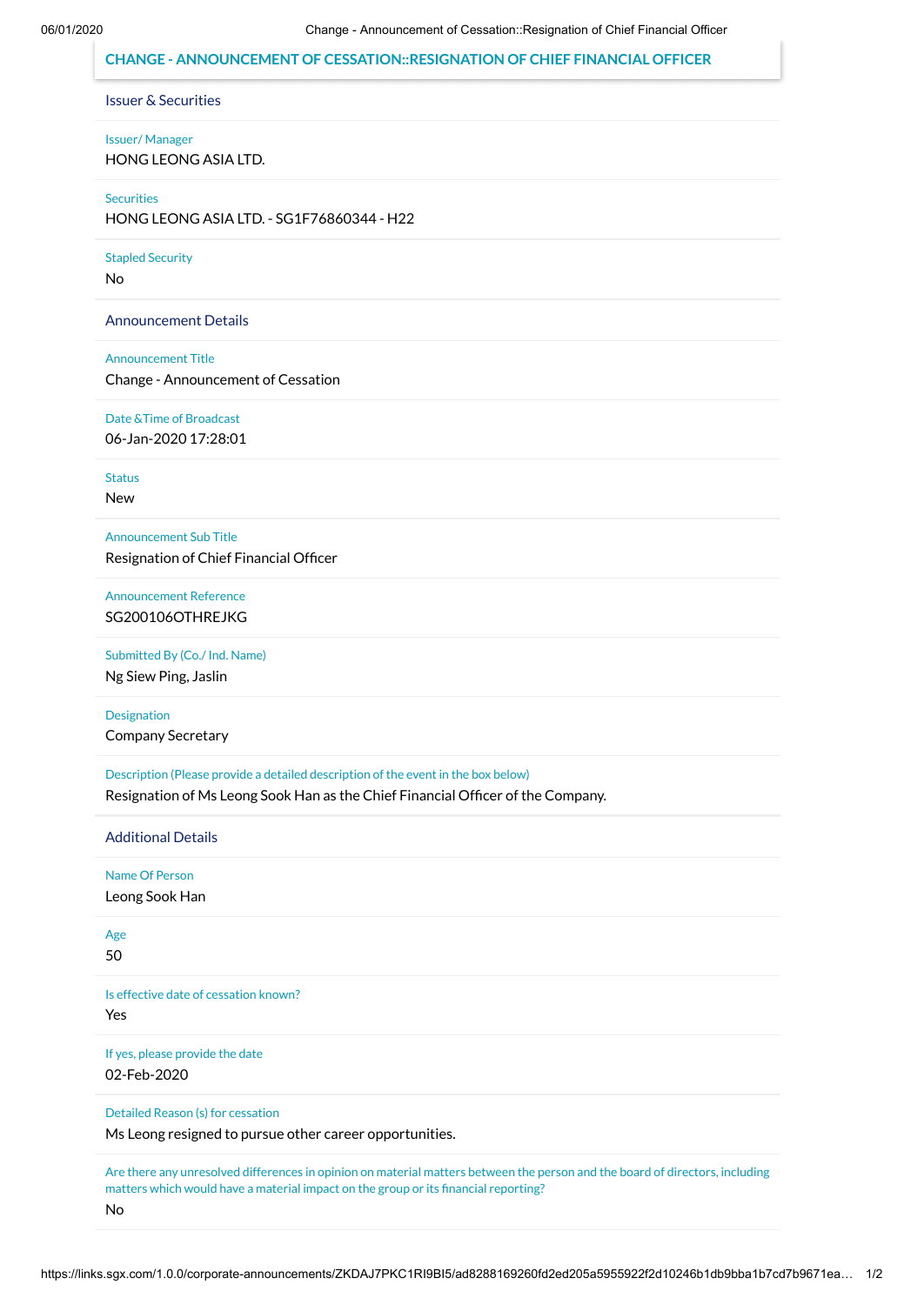06/01/2020 Change - Announcement of Cessation::Resignation of Chief Financial Officer Is there any matter in relation to the cessation that needs to be brought to the attention of the shareholders of the listed issuer? No Any other relevant information to be provided to shareholders of the listed issuer? No Date of Appointment to current position 01-Oct-2018 Does the AC have a minimum of 3 members (taking into account this cessation)? Yes Number of Independent Directors currently resident in Singapore (taking into account this cessation) 3 Number of cessations of appointments specified in Listing Rule 704 (7) or Catalist Rule 704 (6) over the past 12 months 1 Job Title (e.g. Lead ID, AC Chairman, AC Member etc.) Chief Financial Officer Role and responsibilities Responsible for all financial matters of the Company which includes financial reporting, strategic financial planning, treasury and internal controls. Familial relationship with any director and/ or substantial shareholder of the listed issuer or of any of its principal subsidiaries No Shareholding interest in the listed issuer and its subsidiaries? No Past (for the last 5 years) N/A Present Please refer to Appendix A. Attachments

[Appendix%20A.pdf](https://links.sgx.com/1.0.0/corporate-announcements/ZKDAJ7PKC1RI9BI5/Appendix%20A.pdf)

Total size =25K MB